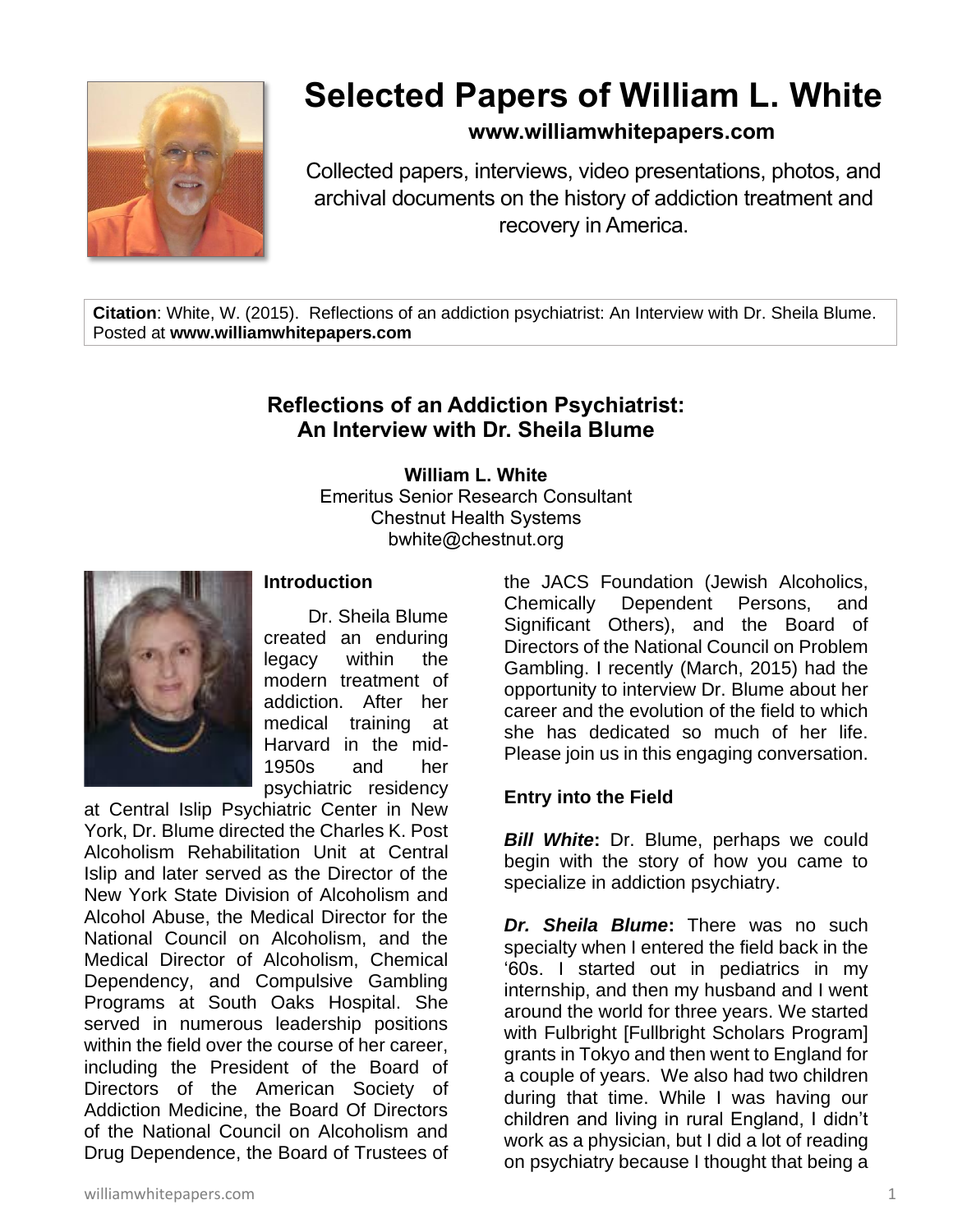good pediatrician required understanding more about human development, parenting and relationships than was ever taught in pediatric training at that time. When we returned to the United States in 1962 and settled down on Long Island, I decided to take a psychiatric residency at a local psychiatric hospital. It took about one day there to turn me into an addiction psychiatrist.

My first day on the job, I was assigned to a women's admission unit within what was this huge old state hospital with ten thousand patients. I found, to my horror, that although I started my training on September the first, I'd been assigned patients since July the first, and there were still patients in the hospital assigned to me over all this period being cared for by the other psychiatrists in training. So I spent that first day, not looking around the hospital as I hoped to do, but interviewing a long list of women who had been waiting for months to meet Dr. Blume, their doctor. It was really quite an experience because I had no knowledge of psychiatry and no training up until that moment. And I found myself responsible for all these people.

I went home that night and asked myself how I could best proceed. What I decided to do was to pick from my assigned list of patients the woman I felt was the sickest and the patient I thought was the least sick and spend whatever time I could with them to learn about them in some depth. As for the other patients, I would provide whatever standard treatment my colleagues were providing. The woman I thought was most sick was acutely psychotic and talking in gibberish--what we then called "word salad." The woman I thought was least sick was an alcoholic school teacher who was quite rational and well-motivated and struck me as someone who would be easy to work with. That began my education $\overline{a}$ . The psychotic woman got well on Thorazine and in a couple of weeks was out of the hospital. We struck up a wonderful relationship that lasted for several years. She would come back and see me and later write me. So, you would think with that early success that I would have specialized in the treatment of severe mental illness, but I didn't. It was the alcoholic woman who most engaged me. She had no idea how to stop drinking and, of course, I had no idea how to help her do that. But we decided to do our best and work on it together. I looked in the textbooks, of course, and there was nothing written on how to treat an alcoholic and it was clear that to me that psychoanalysis was not the answer. I was drawn to fill this void in psychiatric treatment.

**Bill White:** How would you characterize the attitudes toward alcoholism and addiction that you experienced at Harvard Medical School in the '50s and then also and in your psychiatric residency in the early '60s.

*Dr. Sheila Blume***:** There were two concurrent points of view: one was that it wasn't our business, that psychiatry might be interested in why a person would use alcohol to excess or drugs but it was the psychological process and not this aberrant behavior that was our business. That's a strange way to look at it, don't you think, but that's the way it was. And the other was really looking down upon it: this is not worth doing. There are much more interesting things to work on.

*Bill White***:** Did that affect the response of your medical and psychiatric peers to your decision to specialize in addiction?

*Dr. Sheila Blume***:** Well, when I was struggling with this lady--who later fully recovered--I went to my supervisor for help. It was the guy who ran our service who set me on my path. When I asked him for help with this patient, he answered me with the two words, "Why bother?" That was the attitude of much of psychiatry towards alcoholism at that time. Can you imagine how many patients went for help and got that kind of a reception? I was too polite and perhaps too junior to tell my supervisor how angry his words made me, but I vowed that I was not going to leave this thing alone. The patient taught me about alcoholism. I got together a group of alcoholic women on this service because nobody else was interested in them. I think it was the first group of women in a therapy group in the state,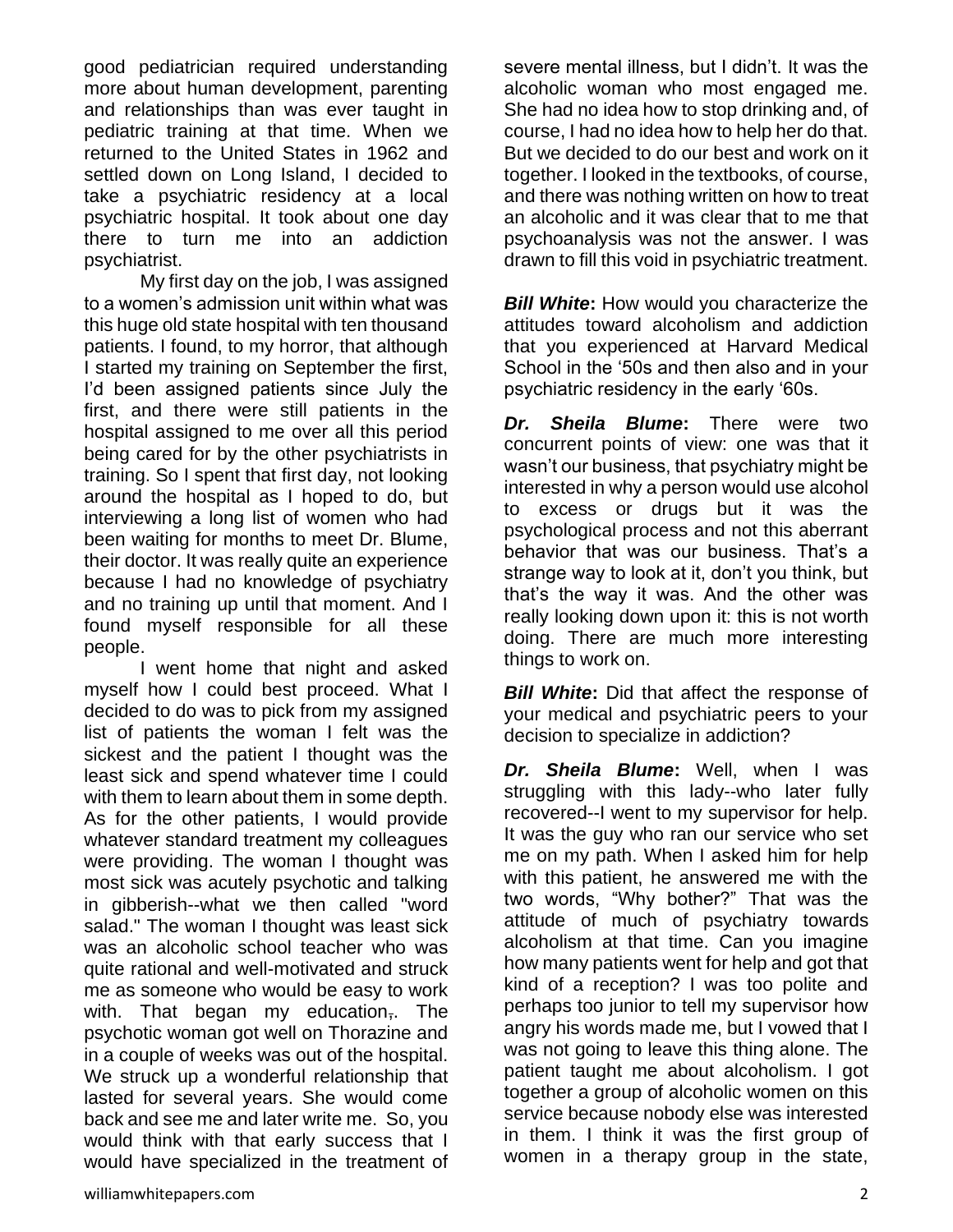certainly the first in the state hospital system. And these women were my teachers. They were all local people and so after they left I got together some outpatient aftercare services to offer continued support to them. That was the nice thing about the state system: there wasn't anyone watching you too much. As long as you behaved yourself and didn't cause any trouble, you had a lot of latitude to explore new ways to be helpful.

*Bill White***:** In your early career, you were a woman in a male-dominated medical field and an emerging addictions field. What was that experience like for you?

*Dr. Sheila Blume***:** I wouldn't say the emerging addiction field was maledominated. From my point of view, people were so hungry to communicate with people who were doing what we were doing and to compare notes and support one another that it didn't much matter to anybody whether we were male or female. Our early professional gatherings were a combination of men and women and I didn't see any vying on the basis of gender. So that wasn't a problem. In the state system where I was, there were also lots of women and many foreigneducated psychiatrists. They were wonderful because to fill these roles you had to be ambitious and very smart. In the state hospital system, gender didn't seem very important.

I do recall one time that gender was an issue. I got into the addiction field through my interest in alcoholic women, but the state decided to start an experimental alcoholism treatment unit for men at our hospital because we were the only hospital that had AA meetings regularly. We had AA regularly because one of the people on our community advisory board—every state hospital had to have one—was a recovered alcoholic and insisted that this be done. He came from a wealthy and prominent family and so it was done. The AA meetings were on the men's unit, but I had forced the issue for them to allow my women to go up to the AA meetings. So, that was good because the women had to fight their way in, and that made going to meetings a more valuable experience.

The new (all male) alcoholism unit was just beginning to get going when the senior psychiatrist in charge went off on a leave of absence and they needed someone to take it over. We had over a hundred psychiatrists on our staff for our ten thousand patients and not a one of them would agree to take it over. Then the director remembered that there was this trainee who kind of had a feeling for "these people," so they called me in and asked me if I would take over this unit for them. And that's when I had my only sex-related negative experience. There were two residents assigned to help the guy who had just left. One of them was from a Central American country and they were both older than I. (I was always the youngest person around,) One of these residents walked into the building and said he wasn't going to work for a woman, and walked out again. That was the only time ever I can recall gender being an issue, and this turned out to be a good deal for me because I had a friend named John Pitrelli in my own resident class (we were both second-year residents), and I asked if I could have him and they said, "Sure." He was delighted to come and so he was a great help to me in getting this program going. It was so successful that alcoholism units were set up in state hospitals all around the state. I think there were seven or eight of them. I had the joy of going to visit some of them and helping them train staff and organize. I got around the state and met the people who were coming into the field. It made me well-known. That's why they made me Commissioner when the governor suddenly needed to replace his current commissioner. Everybody knew me. I'd been around to help them set up. John was also active in starting the first rehab unit for alcoholic women at Central Islip state Hospital a few years later.

#### **Retrospective of Professional Career**

*Bill White:* You were at Central Islip from 1964 to 1979 and that really could be thought of as the period of emergence for modern addiction treatment, particularly modern alcoholism treatment. How did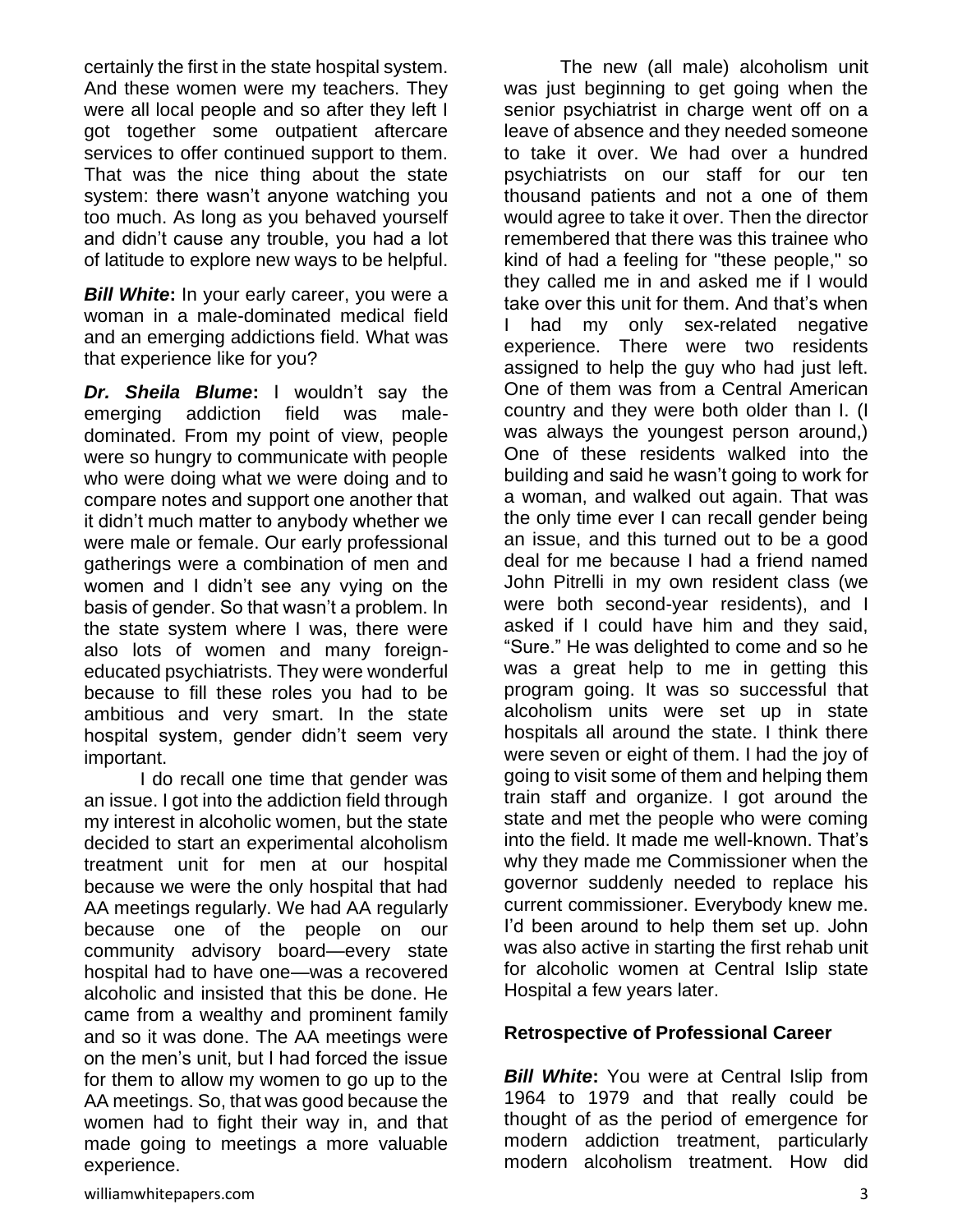treatment at Central Islip evolve through those years you were there?

*Dr. Sheila Blume***:** When I took over the unit, the activities consisted of therapy groups, which were very large groups—so large I had to break them down into groups of eight to ten. We also had AA meetings twice a week led by community AA members on a voluntary basis. The wife of one of these AA members was just starting to set up an Al-Anon table during visiting hours. She took me to Al-Anon meetings, and I thought that was great. We pushed Al-Anon as hard as we could with visitors, but we never had Al-Anon meetings on the unit because we didn't think that was appropriate.

Ours was a rehab unit, and its patients were transferred from the hospital's admissions unit after they were detoxed. I used to go to the male admissions unit weekly and interview a long line (they literally stood in line and I was behind a small table) of alcoholic men who had voiced an interest in treatment in our rehab program. I had a limited number of spots to fill and at times it was difficult to choose between the candidates. I tried to include men who had had no previous treatment, but I also took a fair number of "old timers" to the system too, as they were a special challenge. Phenobarbital was the standard drug for detox at that time, and it's still a safe and effective treatment. I did not accept patients who also suffered from psychosis (who were later among the "dual diagnosis" patients, but did accept many suffering from depression and anxiety disorders. We had few psychoactive medicines to work with, and I used Librium at first as an anti-anxiety medicine, but soon discovered that one of my patients switched addictions, and after that I never again used any benzodiazepines for long-term treatment. I wrote a paper about that in 1967 (Blume, S.B.: "Some Unfortunate Consequences Following Use of Chlordiazepoxide (Librium) in Chronic Alcoholism." *Journal of the Central Islip State Hospital*, Vol. 1, No. 2, p. 15-19, 1967).

*Bill White***:** In 1979, you took over the Director position for the New York State

Division of Alcoholism and Alcohol Abuse. How did that opportunity arise?

*Dr. Sheila Blume***:** It arose because our Governor at the time was running for reelection and one of the main planks of his platform was reorganizing the Department of Mental Hygiene. Believe it or not, the Department of Mental Hygiene was the largest department in state government at that time. It had mental health, mental retardation, and alcoholism and it was just too big. The Governor cut it up into parts. The alcoholism part, of course, was very small, compared to the others, and there was a separate section created for drugs (meaning heroin addicts at that time) because the funding streams and facilities were separate at that time. We didn't have any particular feelings about that. We just ran our units separately and communicated. The Governor put one of his staff members in charge of the state's alcoholism agency, but he had some problems and decided to fire his commissioners. The alcoholism treatment unit staff members and members of the "alcoholism constituency" (insofar as it then existed in New York) were very angry. We were just getting going and had to face all that conflict. The Governor needed somebody to take over the agency and bring the alcoholism treatment people back together. They all knew me because I'd been around the state to help them, so he asked me to do that and I said okay.

**Bill White:** What do you feel best about during your years in that leadership role?

*Dr. Sheila Blume***:** The people with whom I worked and the overall experience. It was all new. We had to improvise as we went along and that's so much better than having some holy script handed to you and being expected to follow it. We were setting up the system and if something didn't work, we tried another way. Many were very helpful but my deputy, Bob Ross, and Olive Jacob and Bob Matthews were particularly key staff members. And the people who were on in my Albany staff were *all* there because they wanted to be. They weren't old-timers who were just looking for a retirement date. They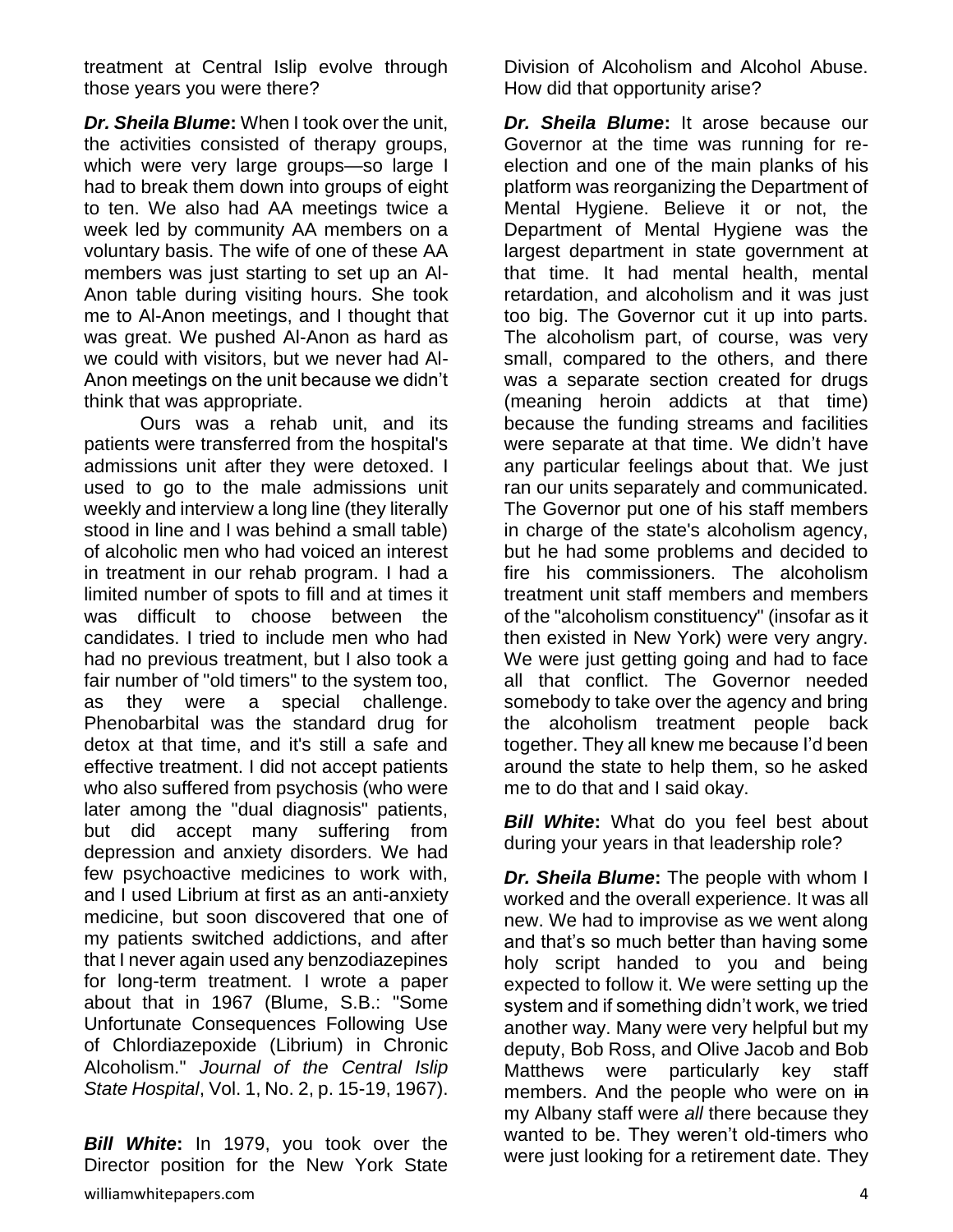were people with a deep interest so it was a real pleasure to work with them. We were responsible for all the alcohol units around the state, whose leaders I already knew. With all of the federal funding coming through to set up new programs, it was great.

*Bill White***:** When you left that position in 1984, you went to South Oaks Hospital to direct their chemical dependency and compulsive gambling programs. How did you first get interested in the treatment of compulsive gambling?

*Dr. Sheila Blume***:** I got interested in gambling much earlier through treating a patient who was both an alcoholic and a compulsive gambler. He was part of my Jewish alcoholic study and one of the people that I had studied in some depth. I really hadn't been aware that gambling was much of an activity for him but, when he stopped drinking, his gambling problems increased. After being sober for several years, he asked me if he could hide out in my unit because people he owed money to were looking for him and his life wasn't worth much if they found him. So I said, "Yeah, you can hide out in my unit." In those days, I could admit a person who hadn't had a drink in several years to my alcohol unit. I said, "But you're going to have to work on your gambling." And through him and (via the telephone directory) getting a member of Gamblers Anonymous to come over, I learned about GA and got him out to meetings.

When I left Albany, I retired from the state after twenty years of service. I really was looking to change to something else and South Oaks Hospital was in the private sector and looked like a good opportunity. It also had a training institute that I directed. It was really good for me: South Oaks liked me, and I liked South Oaks. They director, Pascuale (Pat) Carone, gave me a free hand. I eventually had one hundred and twenty-nine beds under my supervision. We had adolescent units. We had detox. We had rehab. We had a quarter-way house. We had intensive outpatient. We had regular outpatient. And we had great staff that we had trained ourselves in the training institute.

Many of them went on to get social work degrees and other degrees. It was a wonderful time. My deputy at the time was Bob Cahill, who was tremendously helpful.

*Bill White:* Over the span of these years, you were also doing presentations at innumerable conferences and in venues such as the Rutgers Summer School of Alcohol Studies. What recollections do you have of the years you trained at Rutgers?

*Dr. Sheila Blume***:** I went first as a student to the summer school when I was starting out. I thought it was terrific and the next year, they asked me if I would teach at it. I became teacher instead of student. I'm sitting here next to a chair that says Rutgers University on it. That was presented to me on my fortieth year of teaching at the summer school. I stuck to it. I would drive out there in the summer for two weeks at first. Then, when I couldn't spare two weeks, I'd go for one week, and then I'd just give lectures. But I always kept my ties to Rutgers. It was an excellent place under Gail Milgram's leadership.

## **Evolution of Addiction Science**

*Bill White***:** Through your career, you also held a large number of editorial positions with such prominent journals as *Alcoholism: Clinical and Experimental Research*, *Journal of Psychiatric Treatment and Evaluation*, *Focus on Women*, *Journal of Studies on Alcohol*, and others. Given that experience, how would you describe the evolution of addiction science over the course of your career?

*Dr. Sheila Blume***:** Well, I don't think we had anything that we could call an addiction science when you and I began work in this field. We were sharing our professional experience, which was very valuable for those of us who were out there alone in those early days. I would give talks, and I'd hear, for example, from somebody in a small town on the coast of Washington how much it meant to him to be able to talk to me and listen to me and read what I had written because he was the only person in this little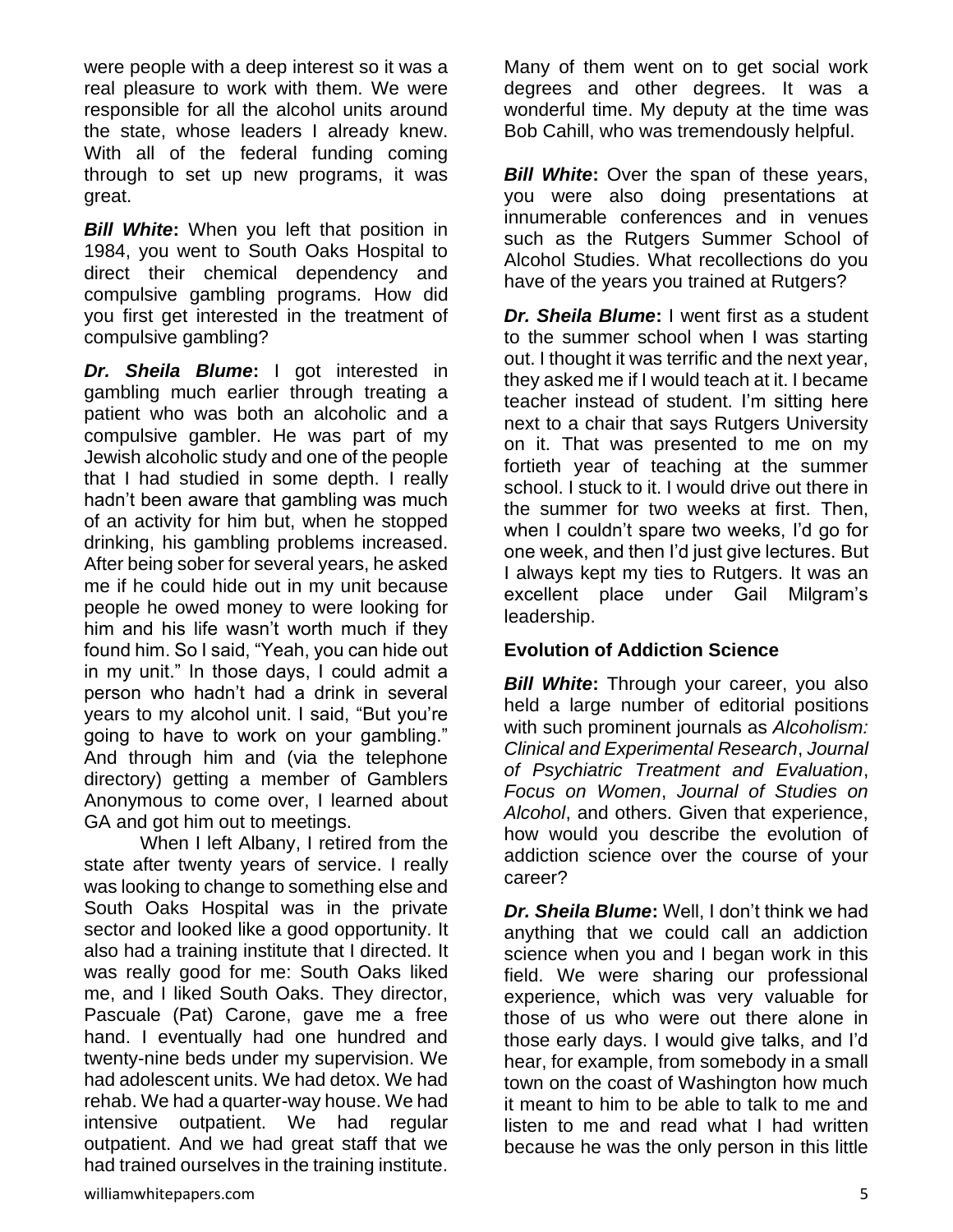town trying to address the problems of alcoholism and drug addiction. He was responsible for everybody in the area who had a problem. So, we were sharing experience. That was what we had. I think the science came a lot later. Now, the science is growing but I don't think anybody shares much anymore. Maybe I'm wrong; I don't read the journals as much anymore. There seems to be less experience-sharing and more bean-counting. Now beancounting can be very useful. I counted my share of beans. I love to write and I try to write papers in a style that anybody can understand, even though it's in a medical journal. You don't need any special vocabulary to understand what I have said or written, which is very good because it helped people in other countries. I would get letters from people in Eastern Europe, for example, reacting to something they read in an English journal and they would mention how they found it so helpful that I don't use technical language.

## **Psychodrama**

*Bill White***:** I'd like to explore some of the special interests within your career. During your early professional work, you were quite interested in the potential of psychodrama in the treatment of alcoholism. How did that interest develop?

*Dr. Sheila Blume***:** Psychodrama is based on the work of Jacob L. Moreno. During his lifetime, he dominated the field. I found him to be a most interesting man. He couldn't walk into a room without drawing everyone's attention. He used to give public performances, if you can imagine such a thing. You'd pay your entrance fee and sit around the little arena with maybe fifty people in the audience, and he'd pick someone out of the audience and demonstrate this powerfully dramatic technique. When I first saw it, I said, "That's pretty good. Something interesting" and tucked it away. That was before I took over the alcohol unit at Central Islip. When I directed the alcohol unit, I knew we needed more than two group sessions and two AA sessions a week and I organized small groups and decided to play around with some of the techniques I'd seen at that psychodrama. They were so useful that I started reading Moreno's books and went up for some weekend trainings that he ran at his place in Beacon, New York. I got to know the leading psychodrama people. I started demonstrating psychodrama at various addiction meetings and started writing about it in some of the addiction journals. Moreno's disciples used to gather every year in New York and he'd sit there like a great Buddha on the stage. He was a heavy man and people would line up and come up and do obeisance to the Buddha. He liked me because I was a psychiatrist. Most of his disciples were not physicians. He was an M.D. and a psychiatrist, and was very glad to have other psychiatrists at his side, so he gave me special privileges.

## **Treatment Needs of Women**

**Bill White:** You referenced the special needs of addicted women earlier in the interview and you emerged as a real champion of gender-specific alcoholism treatment. What were some of the key milestones as the field began to address the special needs of women?

*Dr. Sheila Blume***:** Well, one milestone comes quickly to mind, and I'm not sure how this happened, but NIAAA hosted a large national conference in 1980 on women and alcohol in Washington DC. They had asked several people to prepare in-depth papers, and these were put into a book, which I still have in my collection called, *Women and Alcohol.* I was asked to do the review of the literature on women and alcohol (a tall order indeed!) and they offered assistance in getting papers since this was the time before electronic searches and accessing papers through the Internet. People within NIAAA were so happy to have this happen that they did everything possible to help. I wrote this long review of the literature, which inevitably made me the guru on women and alcohol because it was so widely disseminated. I think that was a turning point. I'm not so sure it moved people who didn't care a fig about women, but it did give people who did care a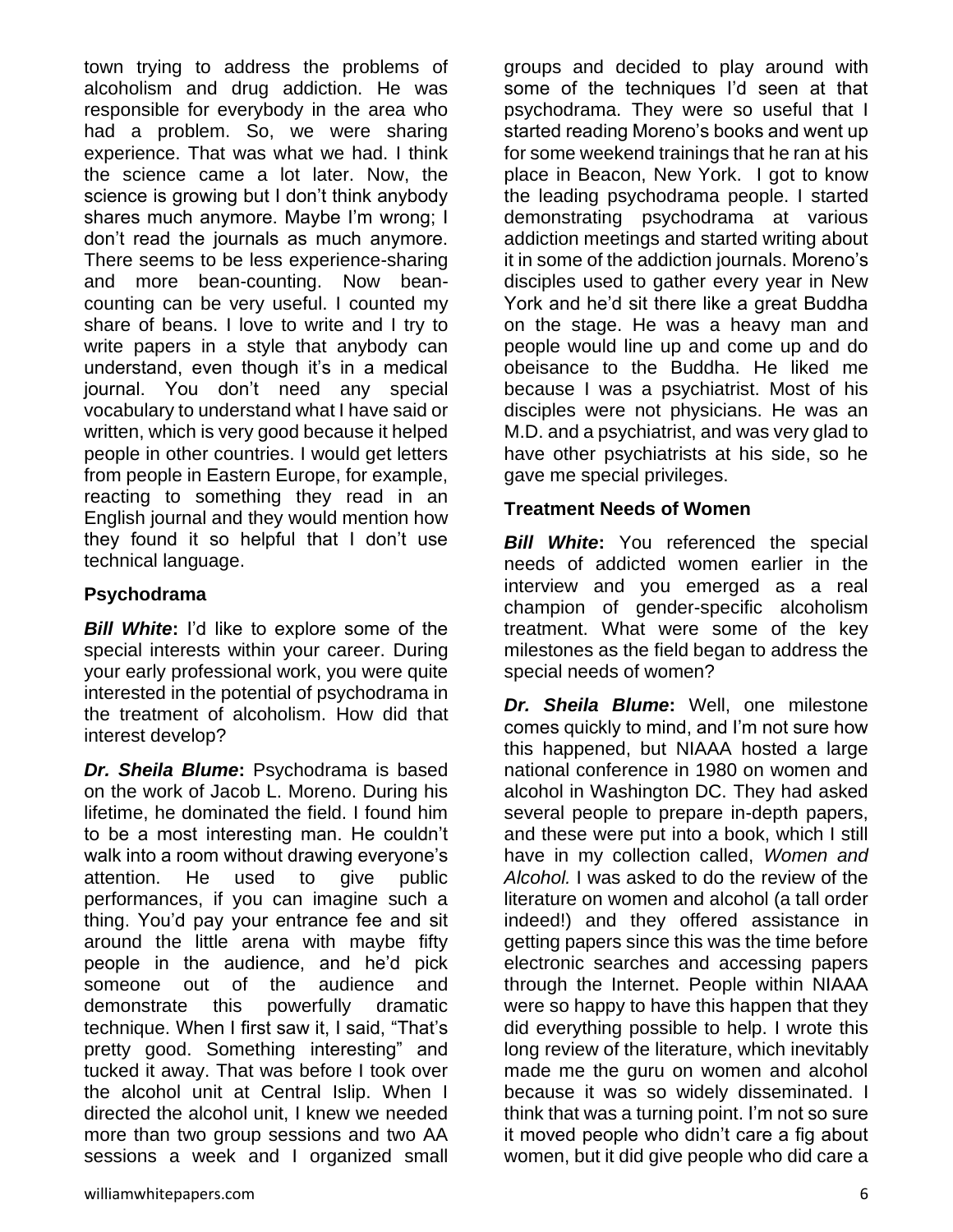platform to work with in addressing the needs of women. I know from working within the state institutions that when you want to do something new, you better have something behind you other than just instinct A book published by NIAAA was good to back up your desire to establish an alcoholism treatment program for women. People called on us all the time to write letters of support and I got many invitations to speak around the world because of this first seminal paper. I think this early work also contributed to NIAAA's subsequent decision to designate funds for women's treatment. Later, I was asked to speak on the subject at the NIH in Bethesda, Maryland. I later learned that one scientist saw the poster for my talk and asked herself, "What could there the possibly be to say about women and alcohol?" Because she couldn't think of an answer, she came to the talk and approached me afterwards. She worked for the Journal of the American Medical Association, and was so impressed that she asked me if I'd write it up as a special report for the journal, which I did and it was published. After that, when anybody looked up the subject of women and alcohol or requested information about it from the National Clearinghouse, my JAMA article was sent out. That made me even better known internationally.

## **Children of Alcoholics**

*Bill White***:** A related area was your early writings on children of alcoholics. You were among the earliest professionals calling attention to the needs of these children. How did that interest develop?

*Dr. Sheila Blume***:** That interest came out of my broader concern about the needs of families affected by addiction and the role I played in changing the language in the law that would allow us to provide services for families of alcoholics on New York. I've always cared about families because I always met them in my clinical work and could see their problems. In the early years of the field, there was nowhere to refer them to for appropriate help. The local mental health agency where they lived was staffed

with people with no special knowledge of addiction or interest in it. They would help them as best they could, but I felt one of the unmet needs of the field was a cadre of people with a special interest and expertise in family issues related to alcoholism. My interest in this area was also influenced by the work that Al-Anon was doing in this area.

### **Alcoholism in the Jewish Community**

**Bill White:** Another issue that you took on that was quite a challenge was alcoholism in the Jewish community. Describe that and how you came to take that on.

*Dr. Sheila Blume***:** Well, I just got ticked off at hearing from so many quarters that Jews were an example of a people who didn't become alcoholics. My reaction was, "Oh, give me a break!" I treated plenty of Jewish alcoholics in my day. I recall hearing this notion of Jewish invulnerability to alcoholism at a large national NCA [National Council on Alcoholism] meeting. I was with the psychologist who worked for me who happened to be a recovered alcoholic and Jewish and the two of us just got so angry, we said, "You know, we've got to do something about this." And I said, "Let's write a paper on Jewish alcoholics." So we made up a list of questions, a sort of semistructured interview, and a check-off sheet so we could organize our data. Then every time we met a Jewish alcoholic, we'd say, "Would you mind being interviewed for this study?" Of course, everybody felt the same way we did so they were only too glad to cooperate and bring other Jewish alcoholics to the study. We put up notices about the study where we knew there were AA meetings being held. When we reached a hundred people in the study, we stopped and analyzed our data with the help of a colleague who knew more about statistics than we did. That paper was something of a breakthrough in rethinking the issue of Jewish alcoholism within the professional alcoholism community and in the Jewish community. Like the conference on women, it didn't make lightbulbs go off in the minds of people who had prejudices, and God knows there are plenty of them, but it was a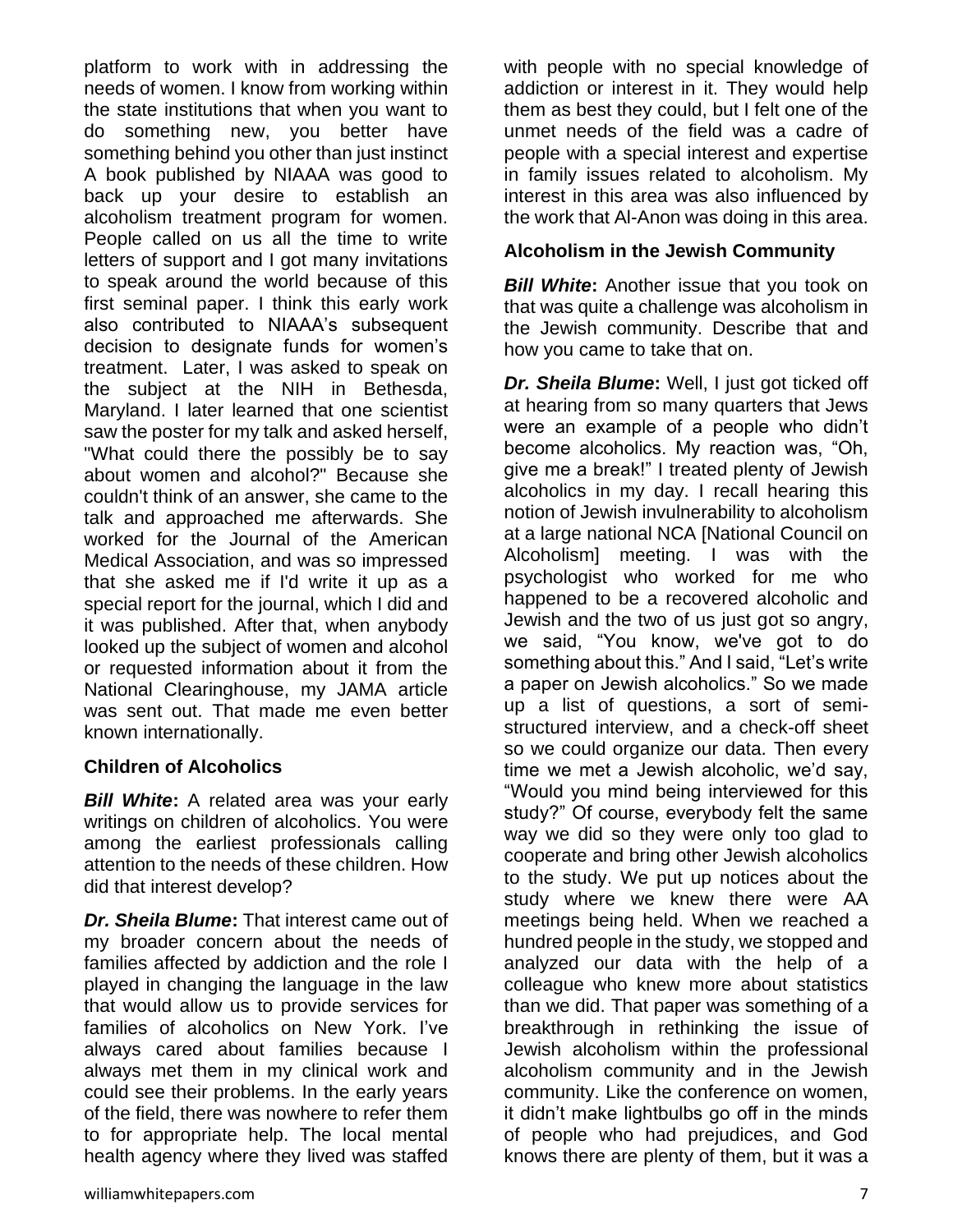rallying point for people who were concerned about Jewish alcoholism. It sparked a lot of action.

## **The Treatment of Gambling Addiction**

*Bill White***:** Your work at South Oaks constituted a significant milestone in the history of gambling treatment in the U.S., including development of the South Oaks Gambling Screen. How was that instrument developed?

*Dr. Sheila Blume*: It was the project of Henry Lesieur. He'd been hired as a parttime consultant to get the study going. He was at that time a sociologist and professor at St. John's University in Queens, New York. He was one of the few professionals with an interest gambling addiction and had written his Ph.D. dissertation on this subject. An academic interest in gambling was very rare at that time. When the South Oaks gambling unit was first being organized, my predecessor contacted Henry to serve as a consultant, and Henry asked if he could have access to the patients to develop a screening tool. This was being negotiated when I took over the unit and I thought it was a great idea. Henry is a wonderful man and a very thorough and careful scientist. I worked on the clinical piece and Henry worked on the research piece. He became a student at our institute and became a certified addiction counselor, gambling being his specialty. We really helped one another out. He evolved from a sociologist to both a sociologist and clinician.

#### **"Dual Diagnosis"**

**Bill White:** You were among the earliest psychiatrists calling the field's attention to the needs of people with co-occurring addiction and psychiatric illness.

*Dr. Sheila Blume***:** Yes. That was the beauty of being at South Oaks and how it differed from public facilities. In the government funding area, there were separate funding streams for mental health, for alcohol, and for drugs. Although alcohol and drug treatment funding was eventually integrated, they never got together with mental health.

So, in the public facilities, mental health came out of one pocket and had one staff and alcohol and drugs came out of another. People with both illnesses often got batted back and forth, and most addiction units did not even have psychiatrists except perhaps a consultant who came in once a month. This was a group that had no programming to address their special needs. They were either fish or fowl but they couldn't be both, but, in fact, they were both. So, one of the things I took advantage of at South Oaks was creating a place where dual diagnosis treatment was not only acceptable but the goal. We wanted to treat these conditions as a joint thing. Now over time that vision was compromised by the insurance industry. That great system of services at South Oaks suffered as insurance companies forced shortened lengths of stays and outpatient treatments that were very often clinically ineffective for dually diagnosed patients.

#### **International Work**

**Bill White:** What are your most vivid recollections of your international work?

*Dr. Sheila Blume***:** Well, I don't know if you have ever had experience doing this—being called upon by other countries to give advice. It's a marvelous thing. First of all, it makes you into a figure of great wisdom, which you may or may not feel, but you have to play the role. And then having arrived and having taken stock of the situation as best you can, you have to remind yourself that do no harm is the first rule and go on from there. It's a back and forth and an up and down, but the one thing I never compromised was pointing out the need for equality for women, which I found almost nowhere. I can't remember anyplace I ever went that had equivalent facilities for women to those they had for men. So that was always part of my recommendation and most people took it.

*Bill White*: And what were some of the countries that you served in this way?

*Dr. Sheila Blume***:** Israel and Iceland are the two that I remember the most. But a lot of the work in this area that I did was at international meetings.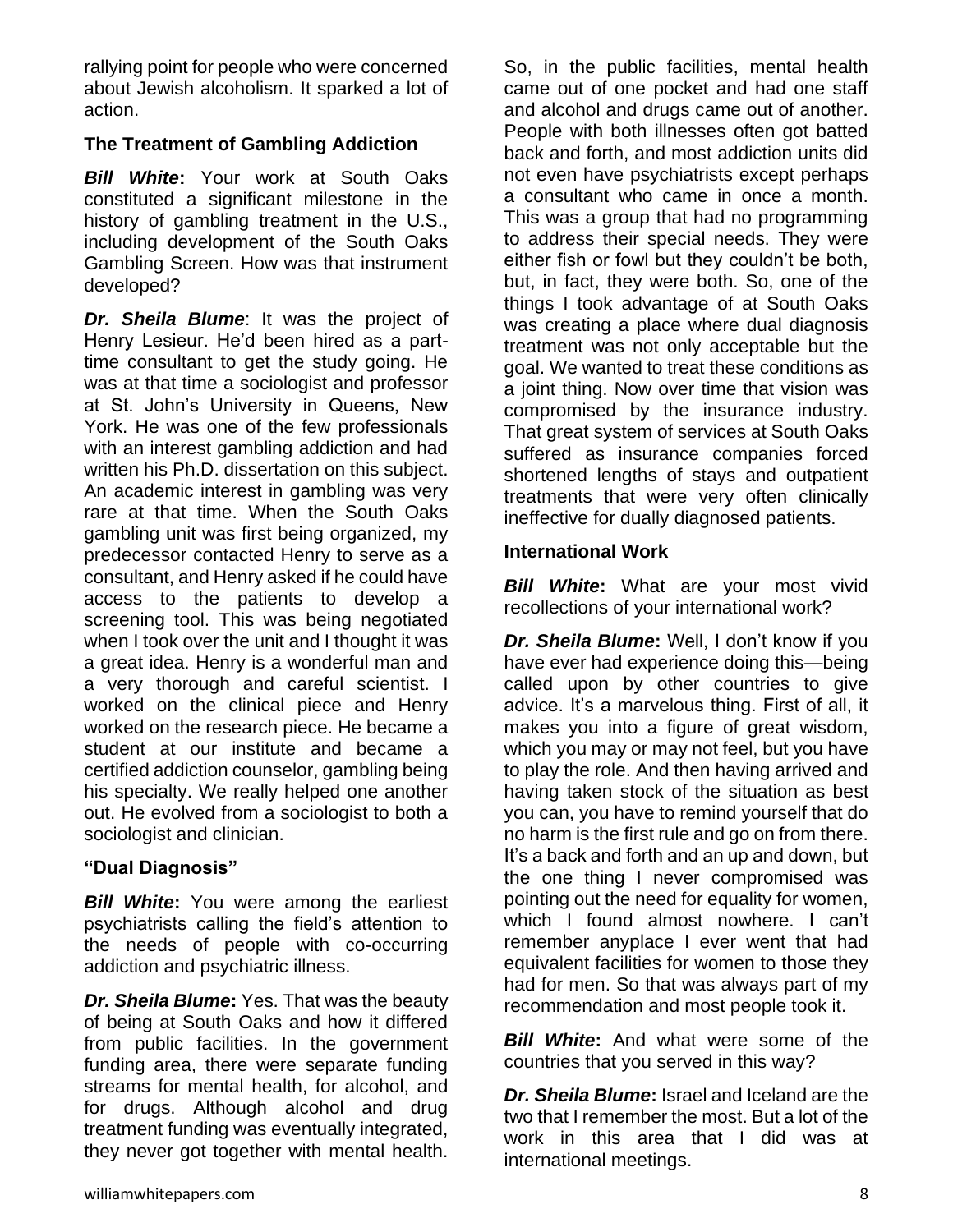*Bill White***:** I also seem to recall you consulting in the Caribbean. What was that experience like?

*Dr. Sheila Blume***:** That developed through the work of Michael Beaubrun. He was a remarkable man—a professor of psychiatry who had trained in Scotland before practicing in the Caribbean and serving as a professor at the University of the West Indies. Some federal block grant money was channeled to Virgin Islands, a US territory, and they didn't know what to do with it because they had no alcoholism services to invest in. So the money was used to bring in experts who could meet with the mental health and policy people about how to develop alcoholism services. I was asked to come down as one of those consultants by Michael Beaubrun and served as a codirector with him for several years in this effort. Every summer we provided alcoholism treatment training for people who came from all the English-speaking islands. We had a mixture of people, ranging from aides to upper-level administrators. That work spawned big changes in most of the English-speaking islands.

#### **Career Reflections**

**Bill White:** Given your long and varied career, what are some of the contribution or experiences you feel best about?

*Dr. Sheila Blume***:** Personally, it's been just a tremendously interesting and rewarding career. I worked like a dog and I really mean that. I never had time to answer correspondence at work so I always did that at home. When I got the kids to bed, I'd prop myself up in bed with a nightlight and do all my correspondence, and when I'd finish that, I would write papers, and then wake up mornings and finish writing the paper before going to work. It was a lot of hard work, but very, very rewarding. There were various kinds of people who profited from what I did, particularly the patients and their families. We always had reunions at my hospital where former patients would come back with their families, and those were such happy events. We had sort of a buffet dinner that

the state hospital would put on for us and my favorite moment was when I would say, "Would everyone who is a graduate from our alcoholism program please raise your hand?" You would look around and see a hundred and fifty hands were in the air. It was just so marvelous. Everyone would break into cheers and applause. Others were the professionals whom I trained and the letters and calls from people in the field who were always grateful to get answers to their questions. When I was in government, I was part of changing laws that I think really made a difference, like the change in the minimum drinking age in New York. I worked hard on that and it was wonderful to see it pass and go into effect. I just have had a wonderful ride.

**Bill White:** Is there any advice you would have for a person who today may be considering a career in addiction medicine or addiction psychiatry?

*Dr. Sheila Blume***:** Yes, I think there are plenty of unmet needs if somebody has the motivation to change things. This is a good field to be in if you care deeply about the issue and you're willing to work at it. There's still room for improvement and room for new ideas and approaches. We need people who will carry this work forward.

*Bill White***:** Finally, who are some of the people who most influenced you during the course of your career or who you think have made significant contributions to the advancement of addiction treatment?

*Dr. Sheila Blume***:** In addition to the people I have already mentioned, the first two alcoholism counselors hired by the state of New York, Howard Straub and Art Branston, should be recognized. They did a lot to shape our early programming. Also there were all of my colleagues in ASAM (the American Society of Addiction Medicine) and those who helped get the APA (American Psychiatric Association) to develop a special and support councils for addictions. Migs Woodside of the Children of Alcoholics Foundation did so much to publicize the needs of that population and to stimulate